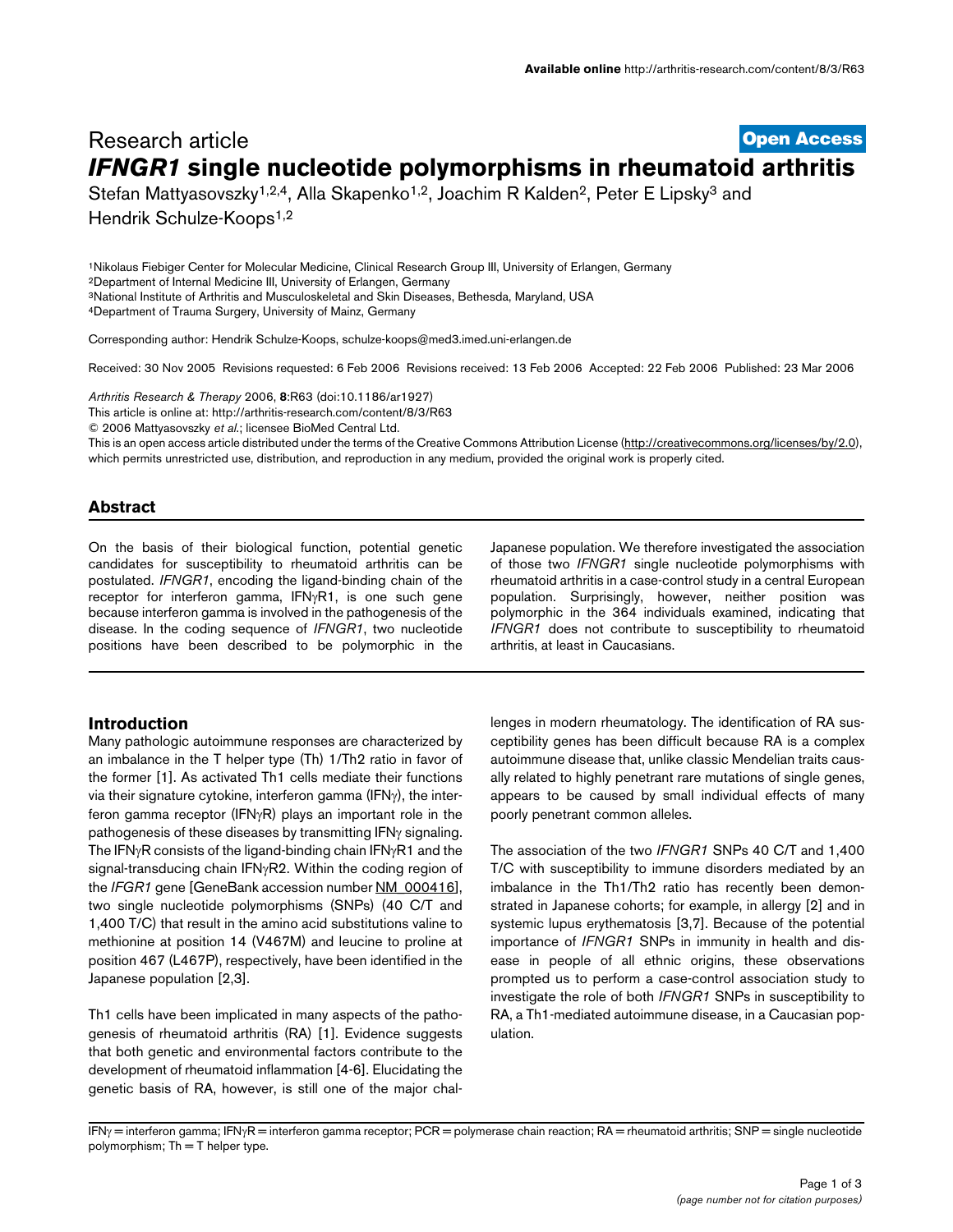## **Materials and methods**

One hundred and one patients with an established diagnosis of RA, according to the 1987 revised criteria of the American College of Rheumatology for the classification of the disease, were enrolled in the study. The 101 patients represented an ethnically homogeneous cohort of Caucasian RA patients. The median (range) age of the patients at time of the analysis was 63 years (17–81 years), and 76% were female. A cohort of 171 healthy individuals matched on the basis of age, sex and origin were used as a healthy control group. All protocols and recruitment sites have been approved by the local institutional review boards, and all subjects were enrolled with informed written consent.

Genomic DNA was isolated from white blood cells using the AquaPure Genomic DNA isolation kit (BioRad Laboratories, Munich, Germany). Genotype analysis was performed by allele-specific PCR and verified by direct sequencing. PCR primer and probe sequences for the V14M SNP were 5' -AGT-GGAGTGGCTACAAAGGTCCC-3' (forward primer) and 5' - CCCATCTCAGCCCTGCTCAC/T-3' (reverse primer). PCR primer and probe sequences for the L467P SNP were 5' - CATGTGCTAGTGGATCTACT/C-3' (forward primer) and 5' - AGTGGAGTGGCTACAAAGGTCCC-3' (reverse primer).

## **Results and discussion**

In marked contrast to previous findings, no polymorphic alleles (neither thymine at position 40 nor cytosine at position 1,400) were detected in any of the individuals tested. This was surprising because both positions were highly polymorphic in the original publications. In those publications, heterozygosity at position 40 (V14M) was detected in four individuals (4.4%) in a small cohort of 91 healthy controls and even in 15 out of 96 (15.6%) lupus patients [7], and heterozygosity at position 1,400 (L467P) was detected in four individuals (6.7%) in a cohort of 89 allergic patients, although it was absent in healthy controls [2].

To verify our results for position 1,400, therefore, we additionally analyzed genomic DNA of 82 well-characterized atopic patients with an established clinically relevant type I allergy directed, for example, to house dust, mite, birch pollen or bee venom. However, this population was not polymorphic at either of the two positions either. Our data therefore strongly suggest that the *IFNG1R* gene is not polymorphic at those two positions at least among Caucasians and therefore does not contribute to genetic susceptibility to RA.

Some ethnic variations in the frequencies of SNPs linked to RA have been already reported [8]. Analysis of RA-associated SNPs in solute carrier family 22 members 4 and 5 (*SLC22A4* and *SLC22A5*) [9] and in protein tyrosine phosphatase (*PTPN22*) [10] in different ethnic groups revealed that the disease-associated polymorphic alleles usually common in Caucasians (over 8% prevalence) are absent or only extremely rarely present in the Japanese population [8]. Our data are in line with these observations and together implicate that association findings should be carefully analyzed in different ethnic contexts to allow meaningful conclusions regarding whether the gene of interest is of importance in the susceptibility to a particular autoimmune disease.

## **Conclusion**

*IFNGR1* is not polymorphic in Caucasians although it is polymorphic in the Japanese population. It is therefore unlikely to contribute to susceptibility to RA, at least in Caucasian cohorts of patients.

# **Competing interests**

The authors declare that they have no competing interests.

# **Authors' contributions**

SM performed the experiments. AS participated in the design of the study and wrote the manuscript. JRK and PEL participated in the design of the study. HS-K participated in the design of the study and helped to draft the manuscript.

## **Acknowledgements**

The authors thank Dr Florian Schuch, Dr Rüdiger de la Camp and Dr Mathias Grünke for recruiting patients for the study. This work was supported by the Dr Robert Pfleger Foundation, the Deutsche Forschungsgemeinschaft (Grants Schu 786/2-3 and 2-4), the Interdisciplinary Center for Clinical Research (IZKF) at the University Hospital of the University of Erlangen-Nuremberg (Project B27), and the German Ministry for Education and Research (BMBF 01GI9948, Network for Competence Rheumatology, Project C2-5 and B-3.2).

### **References**

- 1. Skapenko A, Leipe J, Lipsky PE, Schulze-Koops H: **[The role of the](http://www.ncbi.nlm.nih.gov/entrez/query.fcgi?cmd=Retrieve&db=PubMed&dopt=Abstract&list_uids=15833146) [T cell in autoimmune inflammation.](http://www.ncbi.nlm.nih.gov/entrez/query.fcgi?cmd=Retrieve&db=PubMed&dopt=Abstract&list_uids=15833146)** *Arthritis Res Ther* 2005, **7(Suppl 2):**S4-S14.
- 2. Aoki M, Matsui E, Kaneko H, Inoue R, Fukao T, Watanabe M, Teramoto T, Kato Z, Suzuki K, Suzuki Y, *et al.*: **[A novel single-nucle](http://www.ncbi.nlm.nih.gov/entrez/query.fcgi?cmd=Retrieve&db=PubMed&dopt=Abstract&list_uids=12851715)[otide substitution, Leu 467 Pro, in the interferon-gamma](http://www.ncbi.nlm.nih.gov/entrez/query.fcgi?cmd=Retrieve&db=PubMed&dopt=Abstract&list_uids=12851715) [receptor 1 gene associated with allergic diseases.](http://www.ncbi.nlm.nih.gov/entrez/query.fcgi?cmd=Retrieve&db=PubMed&dopt=Abstract&list_uids=12851715)** *Int J Mol Med* 2003, **12:**185-191.
- 3. Tanaka Y, Nakashima H, Hisano C, Kohsaka T, Nemoto Y, Niiro H, Otsuka T, Otsuka T, Imamura T, Niho Y: **[Association of the inter](http://www.ncbi.nlm.nih.gov/entrez/query.fcgi?cmd=Retrieve&db=PubMed&dopt=Abstract&list_uids=10079289)[feron-gamma receptor variant \(Val14Met\) with systemic lupus](http://www.ncbi.nlm.nih.gov/entrez/query.fcgi?cmd=Retrieve&db=PubMed&dopt=Abstract&list_uids=10079289) [erythematosus.](http://www.ncbi.nlm.nih.gov/entrez/query.fcgi?cmd=Retrieve&db=PubMed&dopt=Abstract&list_uids=10079289)** *Immunogenetics* 1999, **49:**266-271.
- 4. Aho K, Koskenvuo M, Tuominen J, Kaprio J: **[Occurrence of rheu](http://www.ncbi.nlm.nih.gov/entrez/query.fcgi?cmd=Retrieve&db=PubMed&dopt=Abstract&list_uids=3820198)[matoid arthritis in a nationwide series of twins.](http://www.ncbi.nlm.nih.gov/entrez/query.fcgi?cmd=Retrieve&db=PubMed&dopt=Abstract&list_uids=3820198)** *J Rheumatol* 1986, **13:**899-902.
- 5. Silman AJ, MacGregor AJ, Thomson W, Holligan S, Carthy D, Farhan A, Ollier WE: **[Twin concordance rates for rheumatoid](http://www.ncbi.nlm.nih.gov/entrez/query.fcgi?cmd=Retrieve&db=PubMed&dopt=Abstract&list_uids=8402000) [arthritis: results from a nationwide study.](http://www.ncbi.nlm.nih.gov/entrez/query.fcgi?cmd=Retrieve&db=PubMed&dopt=Abstract&list_uids=8402000)** *Br J Rheumatol* 1993, **32:**903-907.
- 6. Deighton CM, Walker DJ: **[The familial nature of rheumatoid](http://www.ncbi.nlm.nih.gov/entrez/query.fcgi?cmd=Retrieve&db=PubMed&dopt=Abstract&list_uids=1994873) [arthritis.](http://www.ncbi.nlm.nih.gov/entrez/query.fcgi?cmd=Retrieve&db=PubMed&dopt=Abstract&list_uids=1994873)** *Ann Rheum Dis* 1991, **50:**62-65.
- 7. Nakashima H, Inoue H, Akahoshi M, Tanaka Y, Yamaoka K, Ogami E, Nagano S, Arinobu Y, Niiro H, Otsuka T, *et al.*: **[The combination](http://www.ncbi.nlm.nih.gov/entrez/query.fcgi?cmd=Retrieve&db=PubMed&dopt=Abstract&list_uids=10403400) of polymorphisms within interferon-gamma receptor 1 and [receptor 2 associated with the risk of systemic lupus ery](http://www.ncbi.nlm.nih.gov/entrez/query.fcgi?cmd=Retrieve&db=PubMed&dopt=Abstract&list_uids=10403400)[thematosus.](http://www.ncbi.nlm.nih.gov/entrez/query.fcgi?cmd=Retrieve&db=PubMed&dopt=Abstract&list_uids=10403400)** *FEBS Lett* 1999, **453:**187-190.
- 8. Mori M, Yamada R, Kobayashi K, Kawaida R, Yamamoto K: **[Ethnic](http://www.ncbi.nlm.nih.gov/entrez/query.fcgi?cmd=Retrieve&db=PubMed&dopt=Abstract&list_uids=15883854) [differences in allele frequency of autoimmune-disease-asso](http://www.ncbi.nlm.nih.gov/entrez/query.fcgi?cmd=Retrieve&db=PubMed&dopt=Abstract&list_uids=15883854)[ciated SNPs.](http://www.ncbi.nlm.nih.gov/entrez/query.fcgi?cmd=Retrieve&db=PubMed&dopt=Abstract&list_uids=15883854)** *J Hum Genet* 2005, **50:**264-266.
- 9. Tokuhiro S, Yamada R, Chang X, Suzuki A, Kochi Y, Sawada T, Suzuki M, Nagasaki M, Ohtsuki M, Ono M, *et al.*: **[An intronic SNP](http://www.ncbi.nlm.nih.gov/entrez/query.fcgi?cmd=Retrieve&db=PubMed&dopt=Abstract&list_uids=14608356) [in a RUNX1 binding site of SLC22A4, encoding an organic cat](http://www.ncbi.nlm.nih.gov/entrez/query.fcgi?cmd=Retrieve&db=PubMed&dopt=Abstract&list_uids=14608356)-**